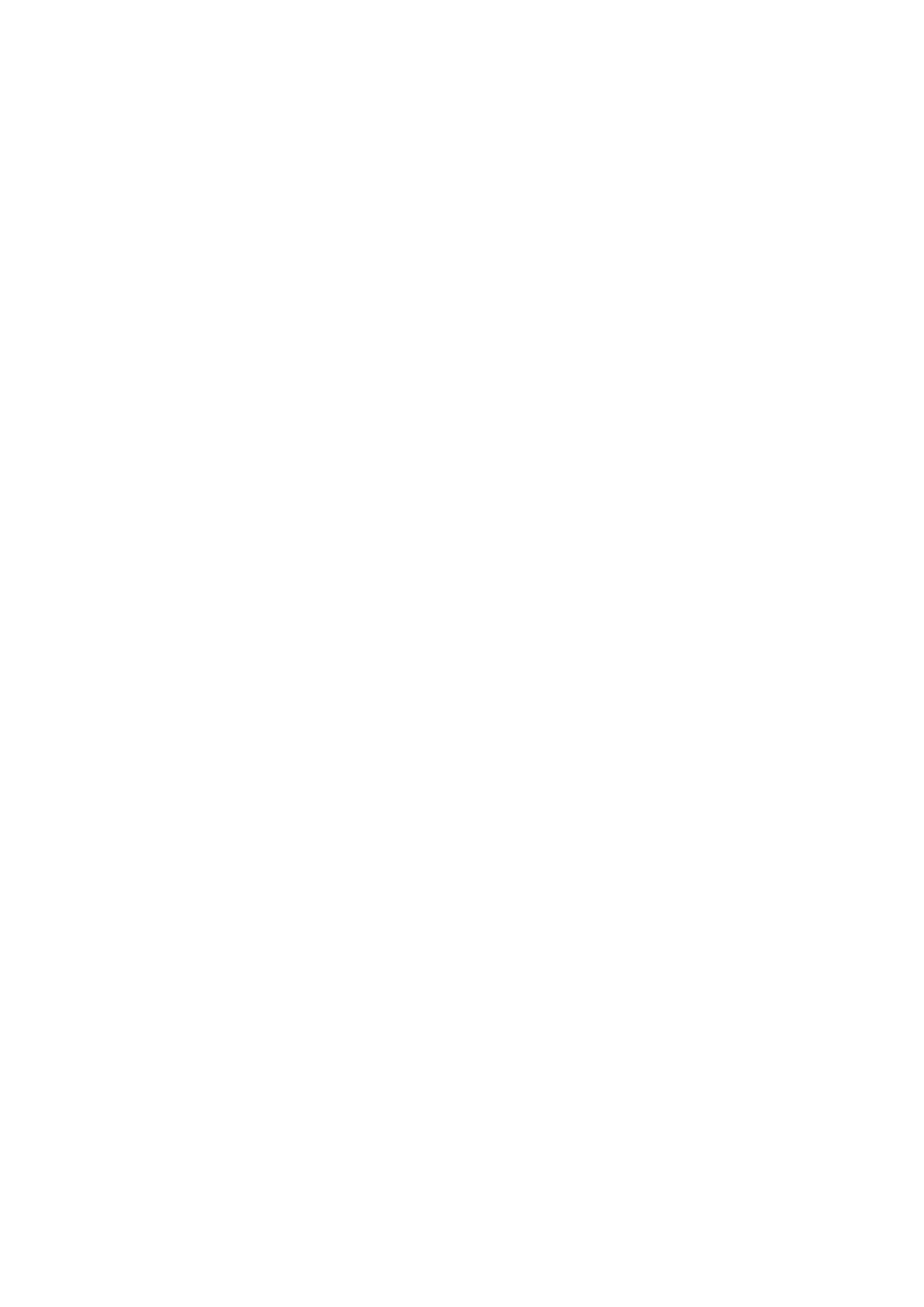# **TABLE OF CONTENTS 13 MAY 2021**

**Business Page No.**

| 1. | <b>Meeting Conduct</b> |                                                      | 5 |
|----|------------------------|------------------------------------------------------|---|
|    | 1.1                    | Karakia                                              | 5 |
|    |                        | 1.2 Apologies                                        | 5 |
|    |                        | 1.3 Conflict of Interest Declarations                | 5 |
|    |                        | 1.4 Confirmation of Minutes                          | 5 |
|    |                        | 1.5 Declaration of Tawa Community Board Member Elect | 6 |
|    |                        | <b>1.6 General Explanation</b>                       | 6 |
|    |                        | 1.7 Tawa Community Board Service Award               | 6 |
|    |                        | 1.8 Tawa Community Board Service Award               | 6 |
|    | 1.9                    | Items not on the Agenda                              | 6 |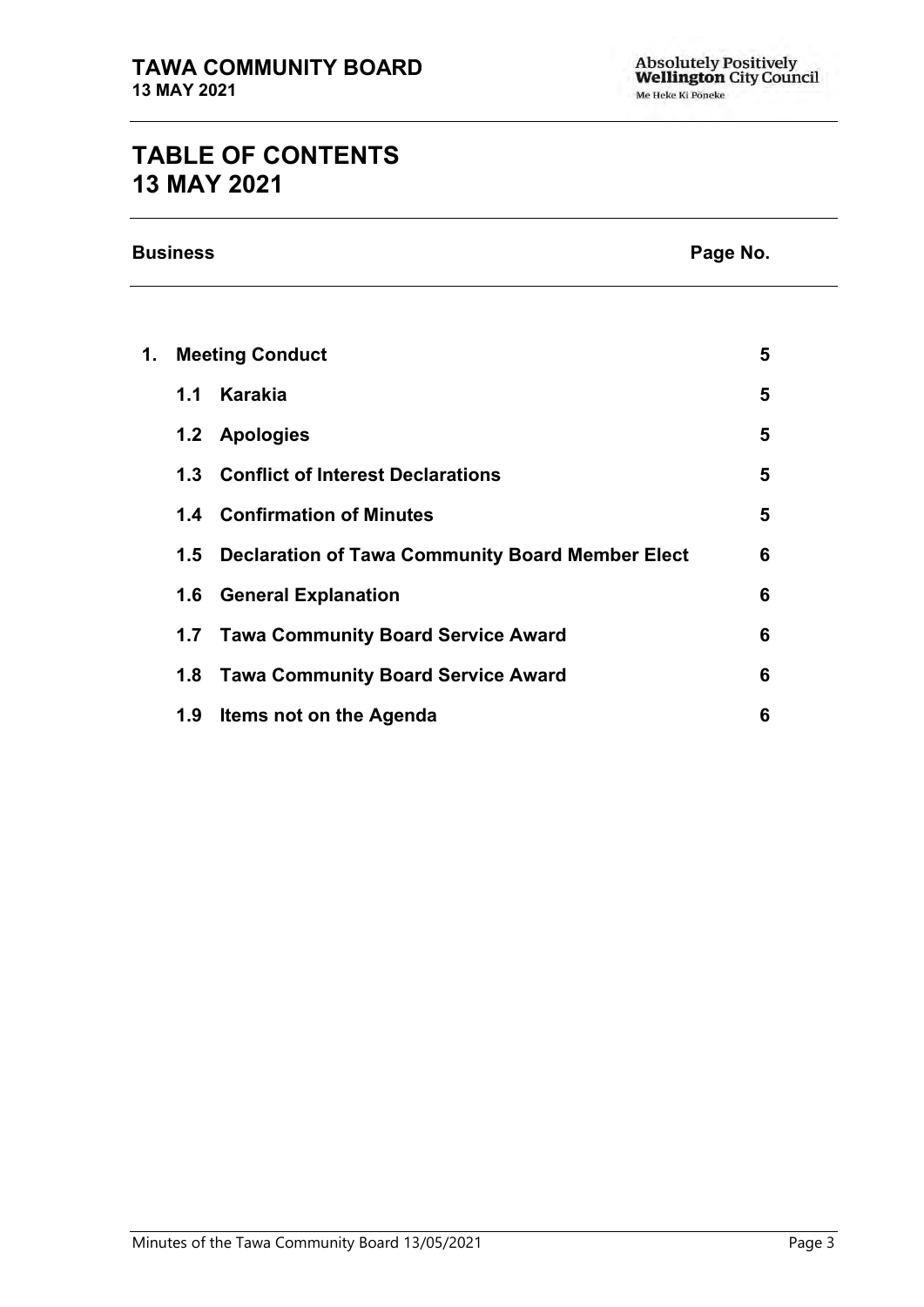| 2. |                  | <b>Oral Reports</b>                                                                             | 7  |
|----|------------------|-------------------------------------------------------------------------------------------------|----|
|    | 2.1              | Oral Updates 13 May 2021                                                                        | 7  |
| 3. |                  | <b>Reports</b>                                                                                  | 8  |
|    | 3.1              | Tawa - Parks, Sport & Recreation Update                                                         | 8  |
|    | 3.2 <sub>2</sub> | <b>Report back of the New Zealand Community Boards</b><br><b>Conference 2021</b>                | 8  |
|    | 3.3 <sub>1</sub> | <b>Resource Consent Applications and Approvals for 29</b><br><b>March 2021 to 29 April 2021</b> | 8  |
|    | $3.4^{\circ}$    | <b>Forward Programme</b>                                                                        | 9  |
|    | $3.5^{\circ}$    | <b>Current and Upcoming Consultations and Engagements</b>                                       | 10 |
|    | 3.6              | <b>Tawa Community Board Discretionary fund - Monthly</b><br><b>Allocations 2020/2021</b>        | 10 |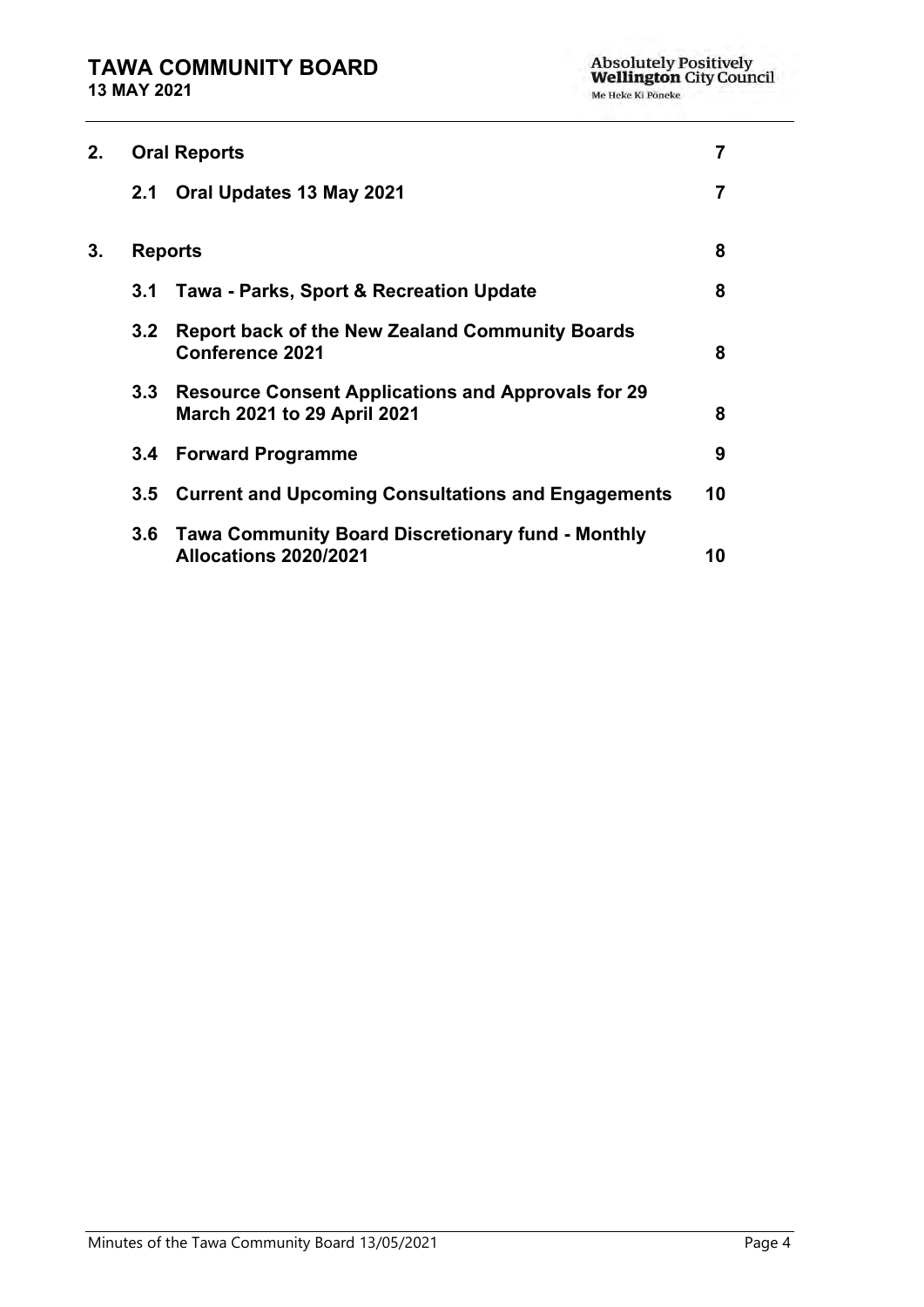## <span id="page-4-0"></span>**1 Meeting Conduct**

#### **1. 1 Karakia**

The Chairperson opened the meeting at 7:00pm with the following Karakia:

**Kia hora te marino Kia whakapapa pounamu te moana Hei huarahi mā tatou I te rangi nei Aroha atu, aroha mai Tātou i a tātou katoa.**

May peace be widespread. May the sea be like greenstone; a pathway for all of us this day. Let us show respect for each other, love for one another.

<span id="page-4-1"></span>**1. 2 Apologies**

No apologies were received.

<span id="page-4-2"></span>**1. 3 Conflict of Interest Declarations**

No conflicts of interest were declared.

<span id="page-4-3"></span>**1. 4 Confirmation of Minutes**

#### **Moved Robyn Parkinson, seconded Councillor Day, the following motion**

#### **Resolved**

That the Tawa Community Board:

1. Approve the minutes of the Tawa Community Board Meeting held on 8 April 2021, having been circulated, that they be taken as read and confirmed as an accurate record of that meeting.

**Carried**

**1.5 Declaration by Tawa Community Board Member Elect**

The Chair invited Malcolm Alexander to make his declaration.

#### **Attachments**

1 Declaration - Malcolm Alexander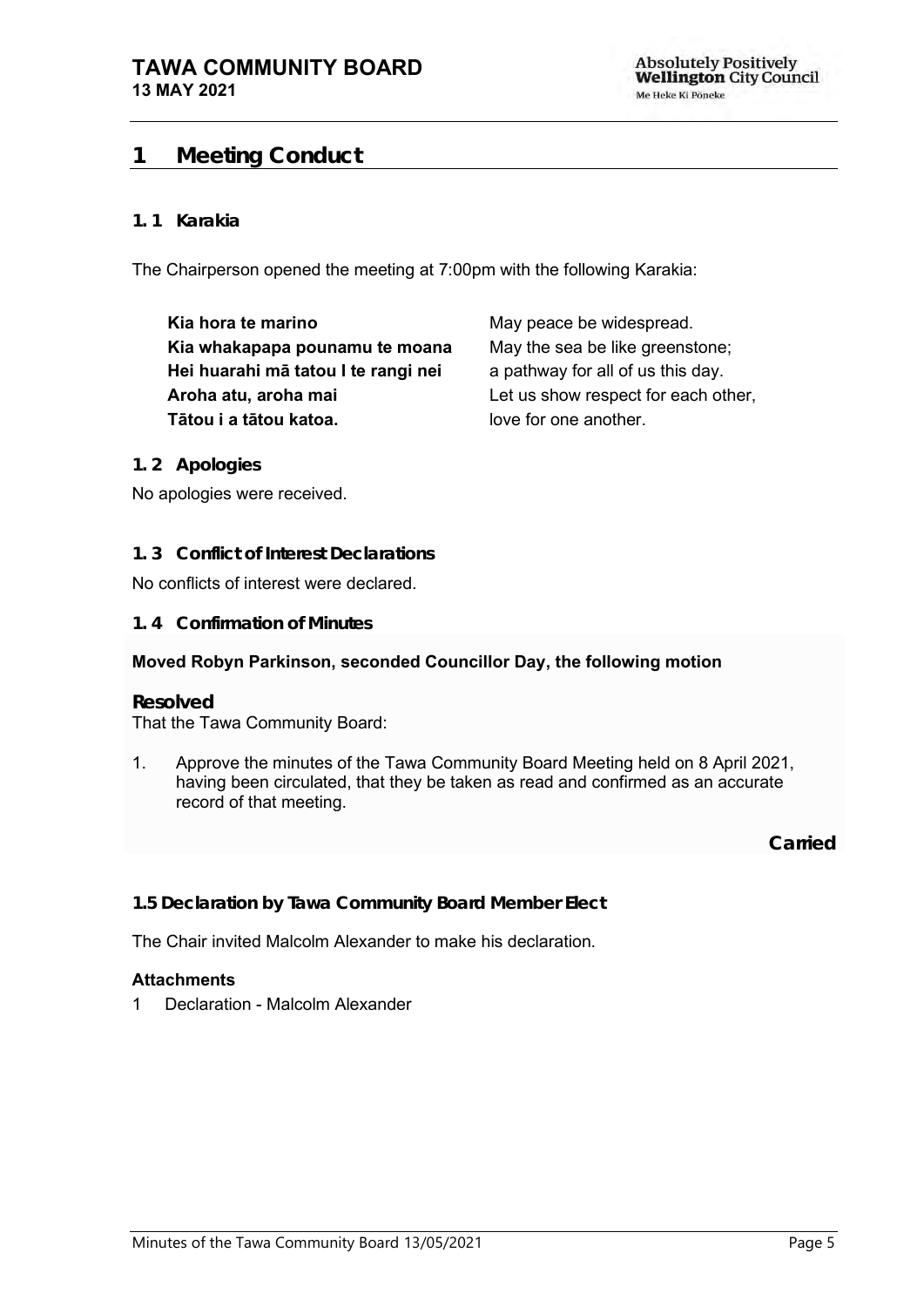#### **1.6 General Explanation**

On behalf of the Chief Executive, Jennifer Parker, Manager Democracy Services, provided a general explanation to the Tawa Community Board members about their legal responsibilities under various pieces of legislation:

The Local Government Official Information and Meetings Act 1987:

This Act governs the availability of information and is based on the principle that information should be made publicly available, unless one or more specific withholding grounds apply. Matters relating to requests and release of information are administered by officers of the Council.

This Act also sets meeting procedures and requirements. These include:

- the requirement to give public notice of meetings;
- the public availability of the agenda and supporting papers for meetings of the Council,
- and its committees and subcommittees:
- the circumstances when the Council may resolve to exclude the public from meetings,
- and the procedure that must be followed in such circumstances; and,
- the responsibility of the Chair to maintain order at meetings.

There are certain other legislative provisions which affect elected members and which they must be aware of. These other laws are:

- a) Local Authorities (Members' Interests) Act 1968
- b) Crimes Act 1961
- c) Secret Commissions Act 1910
- d) Health and Safety at Work Act 2015
- e) Financial Markets Conduct Act 2013

Further information on these provisions is provided both in your briefing pack and in the verbal briefing which all elected members are requested to attend.

#### <span id="page-5-0"></span>**1. 7 Tawa Community Board Service Award**

There was no service award recipient.

#### <span id="page-5-1"></span>**1. 8 Public Participation**

There were no requests for Participation.

<span id="page-5-2"></span>**1. 9 Items not on the Agenda**

There were no items not on the agenda.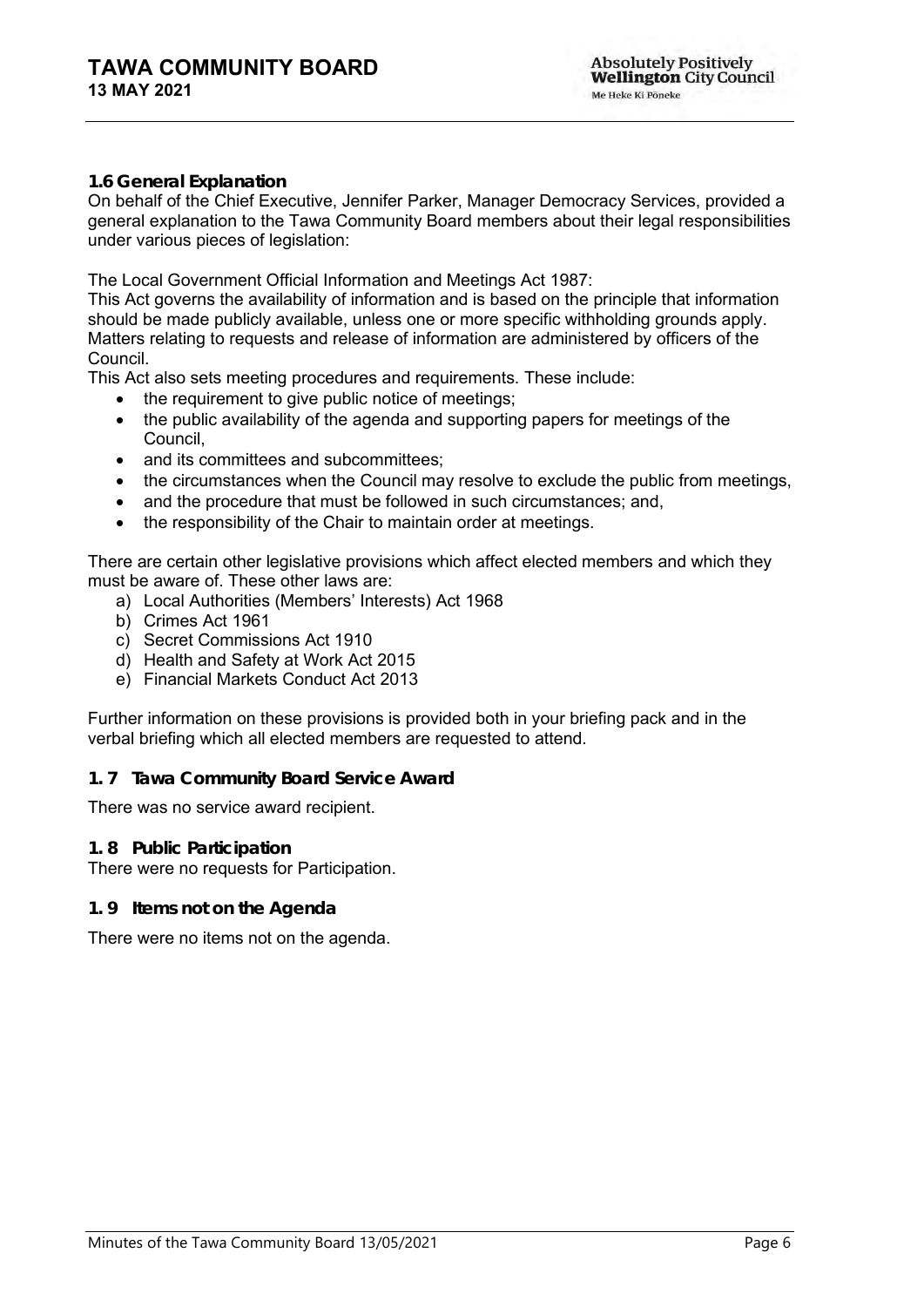## <span id="page-6-0"></span>**2. Oral Reports**

## <span id="page-6-1"></span>**2.1 Oral Updates 13 May 2021**

**Moved Robyn Parkinson, seconded Richard Herbert, the following motion**

**Resolved**

That the Tawa Community Board:

- 1. Receive the information.
- 2. Thank the presenters for their oral updates.

**Carried**

(Jackson Lacy left the meeting at 7:59 and returned to the meeting at 8:00pm)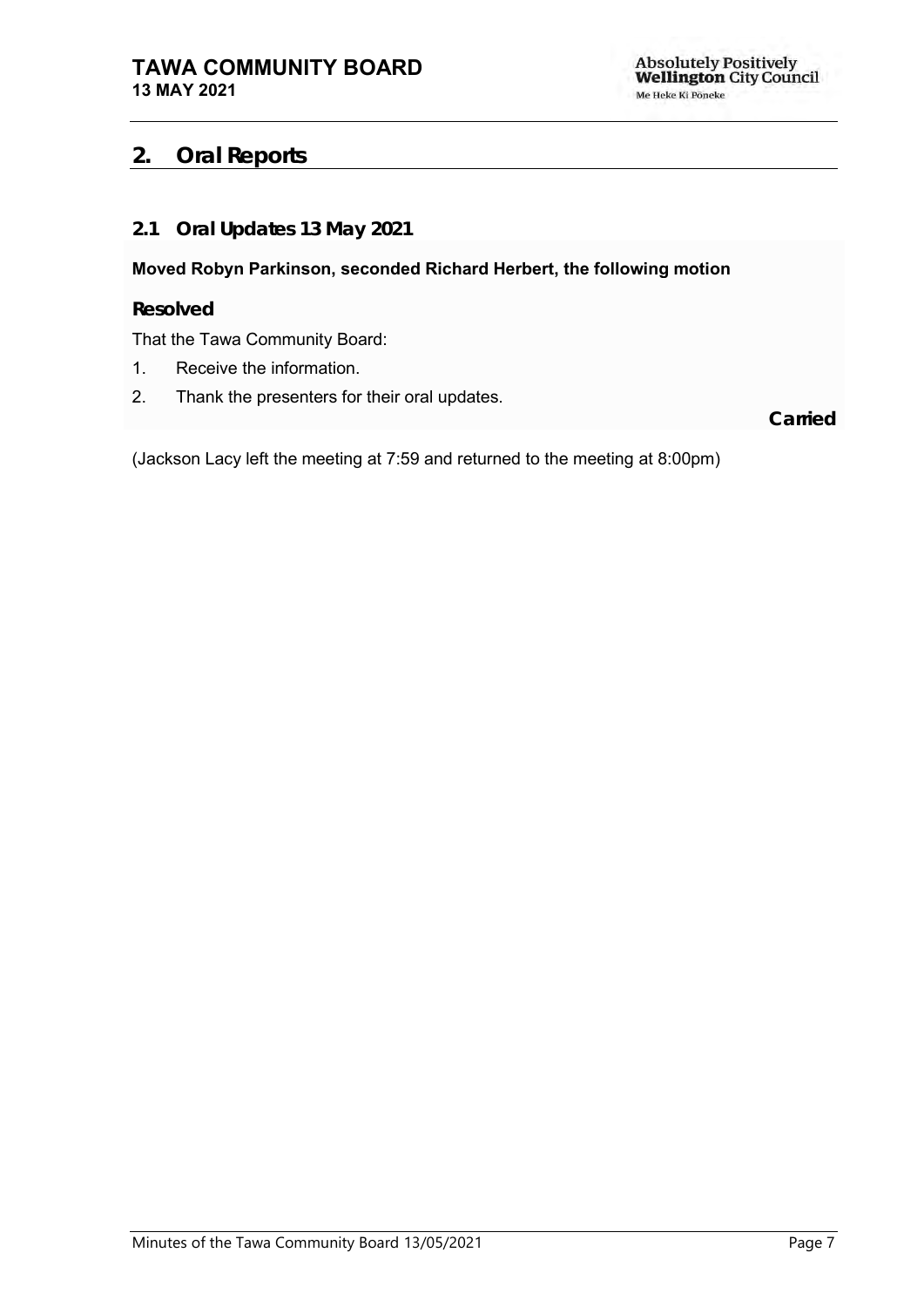**Absolutely Positively<br>Wellington City Council** Me Heke Ki Pöneke

## <span id="page-7-0"></span>**3. Reports**

<span id="page-7-2"></span><span id="page-7-1"></span>

| Tawa - Parks, Sport & Recreation Update<br>3.1                                           |         |  |  |  |
|------------------------------------------------------------------------------------------|---------|--|--|--|
| Moved Robyn Parkinson, seconded Graeme Hansen, the following motion                      |         |  |  |  |
| Resolved                                                                                 |         |  |  |  |
| That the Tawa Community Board:                                                           |         |  |  |  |
| Receive the information.<br>1.                                                           |         |  |  |  |
|                                                                                          | Carried |  |  |  |
|                                                                                          |         |  |  |  |
| Report back of the New Zealand Community Boards Conference 2021<br>3.2                   |         |  |  |  |
| Moved Robyn Parkinson, seconded Councillor Sparrow, the following motion                 |         |  |  |  |
|                                                                                          |         |  |  |  |
| Resolved                                                                                 |         |  |  |  |
| That the Tawa Community Board:                                                           |         |  |  |  |
| Receive the information.<br>1.                                                           |         |  |  |  |
|                                                                                          | Carried |  |  |  |
| The meeting adjourned at 8:55pm and reconvened at 9:00pm.                                |         |  |  |  |
| Resource Consent Applications and Approvals for 29 March 2021 to 29<br>3.3<br>April 2021 |         |  |  |  |

<span id="page-7-3"></span>**Resolved**

That the Tawa Community Board:

1. Receive the information.

**Carried**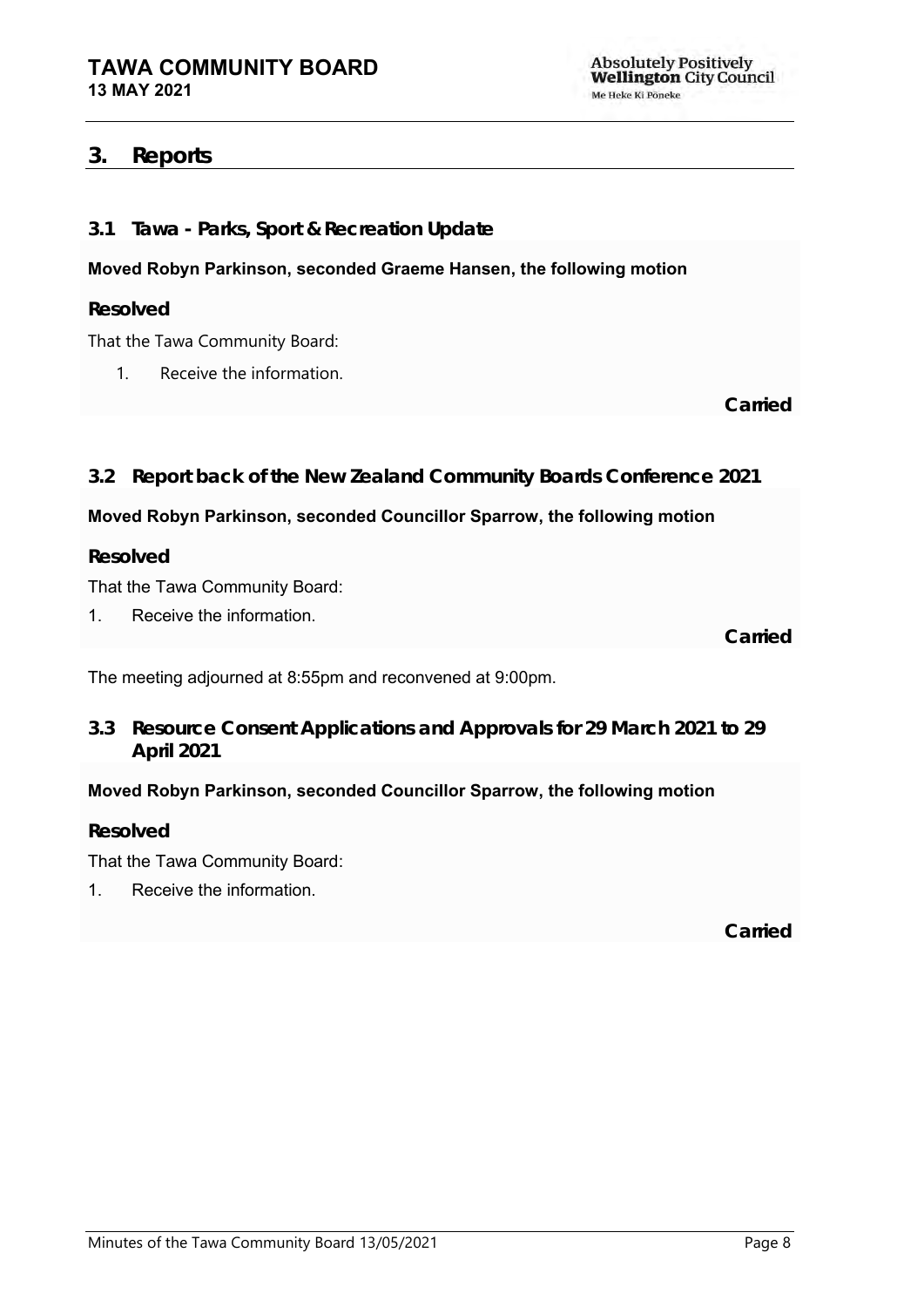#### <span id="page-8-0"></span>**3.4 Forward Programme**

#### **Moved Robyn Parkinson, seconded Malcolm Alexander, the following motion**

#### **Resolved**

That the Tawa Community Board:

- 1. Receive the information.
- 2. Approve its current draft work programme subject to any alterations, additions or deletions deemed necessary.

#### **Thursday, 10 June 2021**

#### **Oral Reports:**

- o Police Update (tbc)
- o Greater Wellington Regional Council Cr Roger Blakeley, Cr Chris Kirk-Burnnand and Scott Gallacher, Metlink General Manager
- o Roading Update (Brad Singh) (tbc)
- o Tawa Business Group Sharon McKenzie (tbc)
- o Tawa Community Board Members Reports (standing item)

#### **Written Reports:**

- o Resource Consent Applications and Approvals Report (standing item)
- o Upcoming Areas of Consultation, Engagement or Surveys (if any) (standing item)
- o Tawa Community Board Discretionary Fund Update (standing item)
- o Forward Programme (standing item)
- o Library and Community Services report Claire Richardson (Linden Daniel)
- o Community Safety Paolo Fuimano and Jenny Rains

#### **Thursday, 12 August 2021**

#### **Oral Reports:**

- o Fire Update (tbc)
- $\circ$  Waste Minimisation Darcy Brittliff Jo Langford (tbc)
- o Tawa Community Board Members Reports (standing item)
- o Tawa College Prefects
- o Tawa Business Group (tbc)

#### **Written Reports:**

- o Resource Consent Applications and Approvals Report (standing item)
- o Upcoming Areas of Consultation, Engagement or Surveys (if any) (standing item)
- o Tawa Community Board Discretionary Fund Update (standing item)
- o Forward Programme (standing item)

**Carried**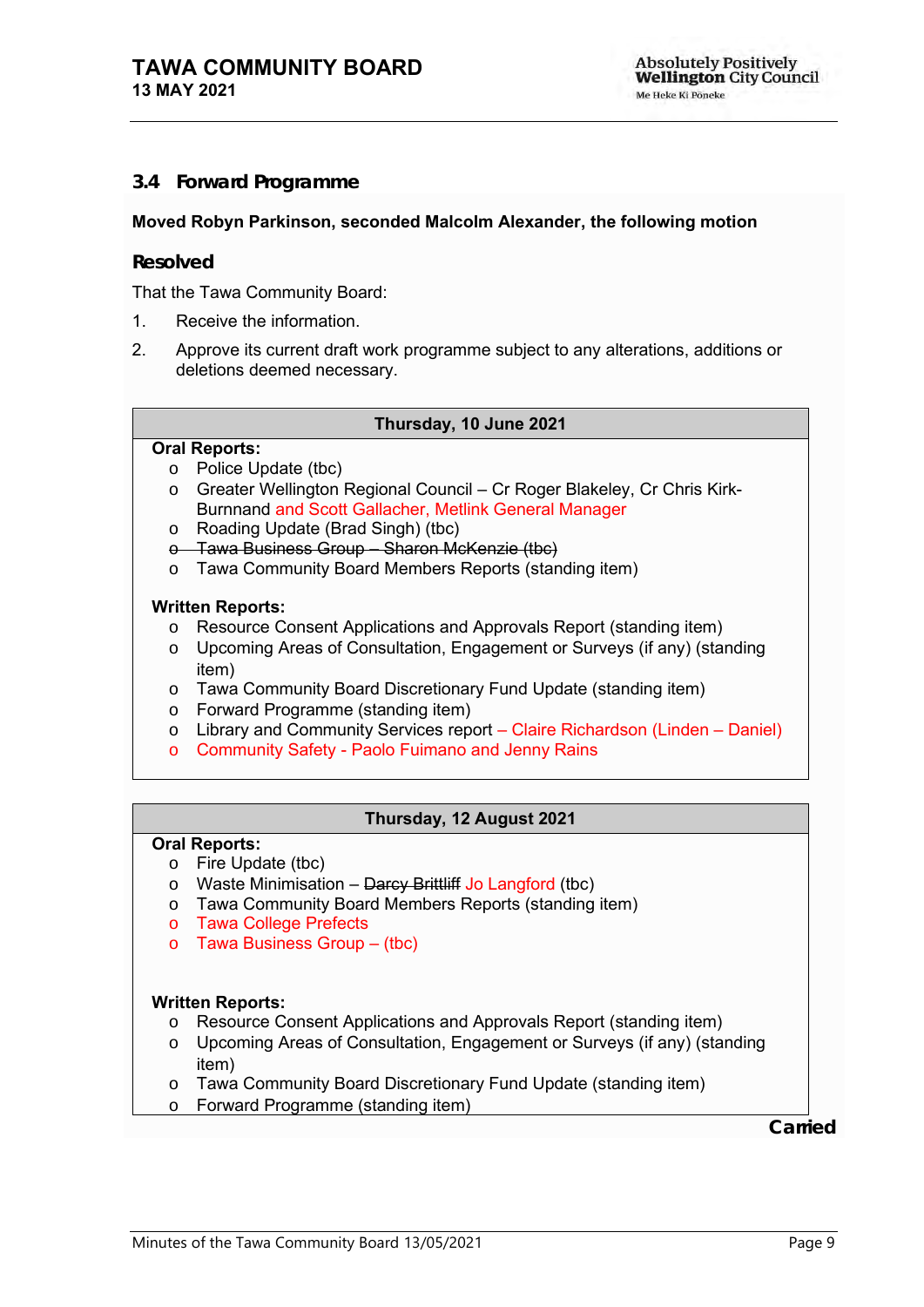#### <span id="page-9-0"></span>**3.5 Current and Upcoming Consultations and Engagements**

#### **Moved Robyn Parkinson, seconded Jackson Lacy, the following motion**

#### **Resolved**

That the Tawa Community Board:

1. Receive the information.

**Carried**

<span id="page-9-1"></span>**3.6 Tawa Community Board Discretionary fund - Monthly Allocations 2020/2021**

#### **Moved Robyn Parkinson, seconded Richard Herbert**

#### **Resolved**

That the Tawa Community Board:

- 1. Receive the information.
- 2. Grant to the Tawa Community Patrol Charitable Trust \$500 for their operating costs.
- 3. Grant to Kiwi Community Assistance (KCA) \$454 for tools.
- 4. Grant to the Tawa Residents' Association \$1,250 towards the cost of a BBQ at Wall Park.
- 5. Grant to the Tawa Residents' Association \$1,600 for the provision of flowers in the Main Road hanging baskets.
- 6. Grant to the Vulnerable Support Charity Trust \$1,000 for the Generation Link program in Tawa.
- 7. Provide for approximately \$1,100 for printing costs, and for \$500 to Tawa Scouts for delivery of a printed Board newsletter to be produced this month.

Grant to the Tawa Borough Scholarship Trust the remainder of funds available in this financial year, expected to be approximately \$517.74.

**Carried**

The meeting concluded at 9:34pm with the reading of the following karakia:

**Kia whakairia te tapu Kia wātea ai te ara Kia turuki whakataha ai Kia turuki whakataha ai Haumi e. Hui e. Tāiki e!**

Restrictions are moved aside, so the pathway is clear to return to everyday activities. Let us be united.

Authenticated:

**Chair**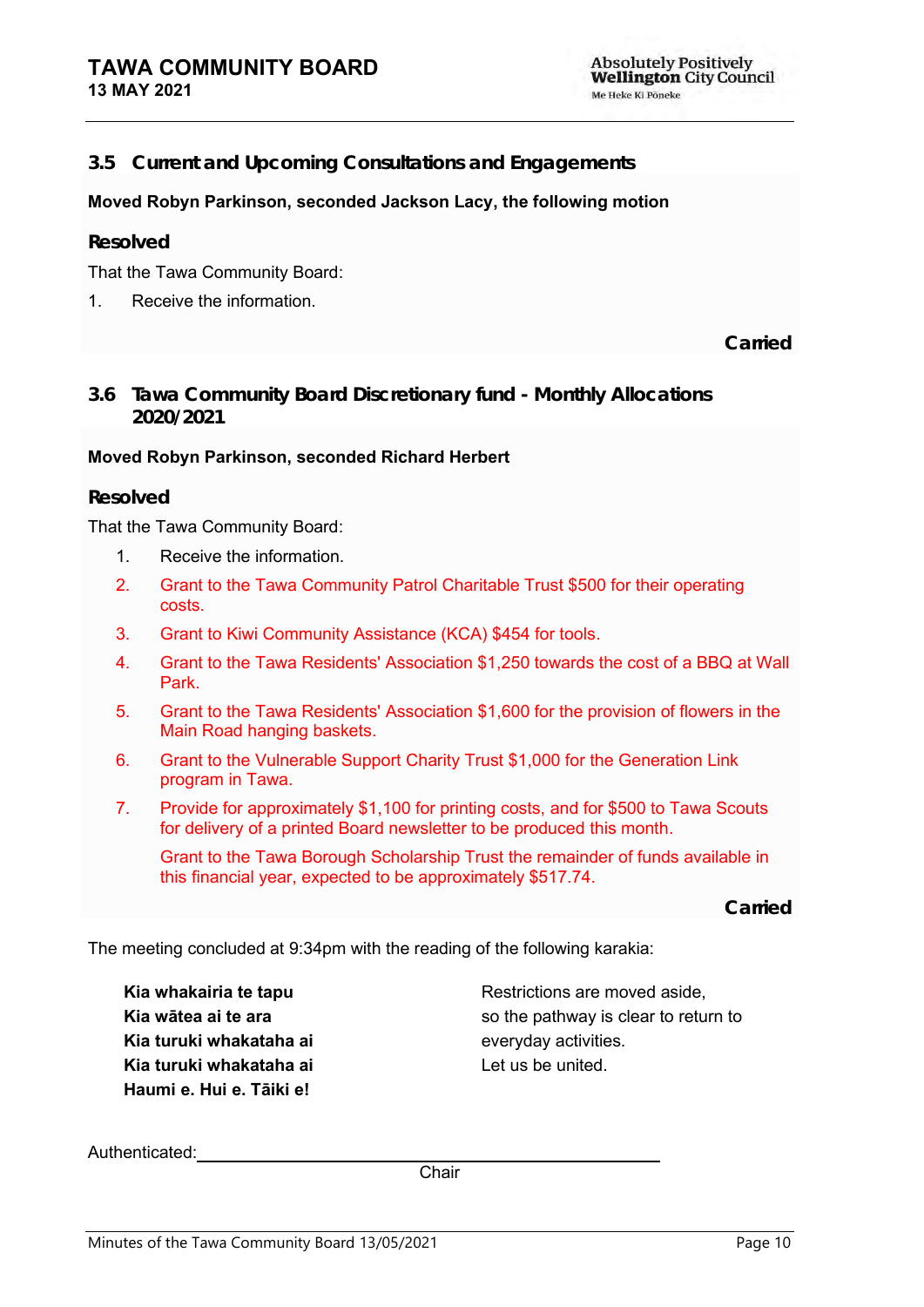# **ORDINARY MEETING**

## **OF**

# **TAWA COMMUNITY BOARD**

# **MINUTE ITEM ATTACHMENTS**

| $7:00$ pm                    |
|------------------------------|
| Thursday, 13 May 2021        |
| <b>Tawa Community Centre</b> |
| 5 Cambridge Street           |
| Tawa                         |
| Wellington                   |
|                              |

## **Business Page No.**

## **1.5 Declaration by Tawa Community Board Member Elect**

1. Declaration - Malcolm Alexander [2](#page-11-0)008 2009 2009